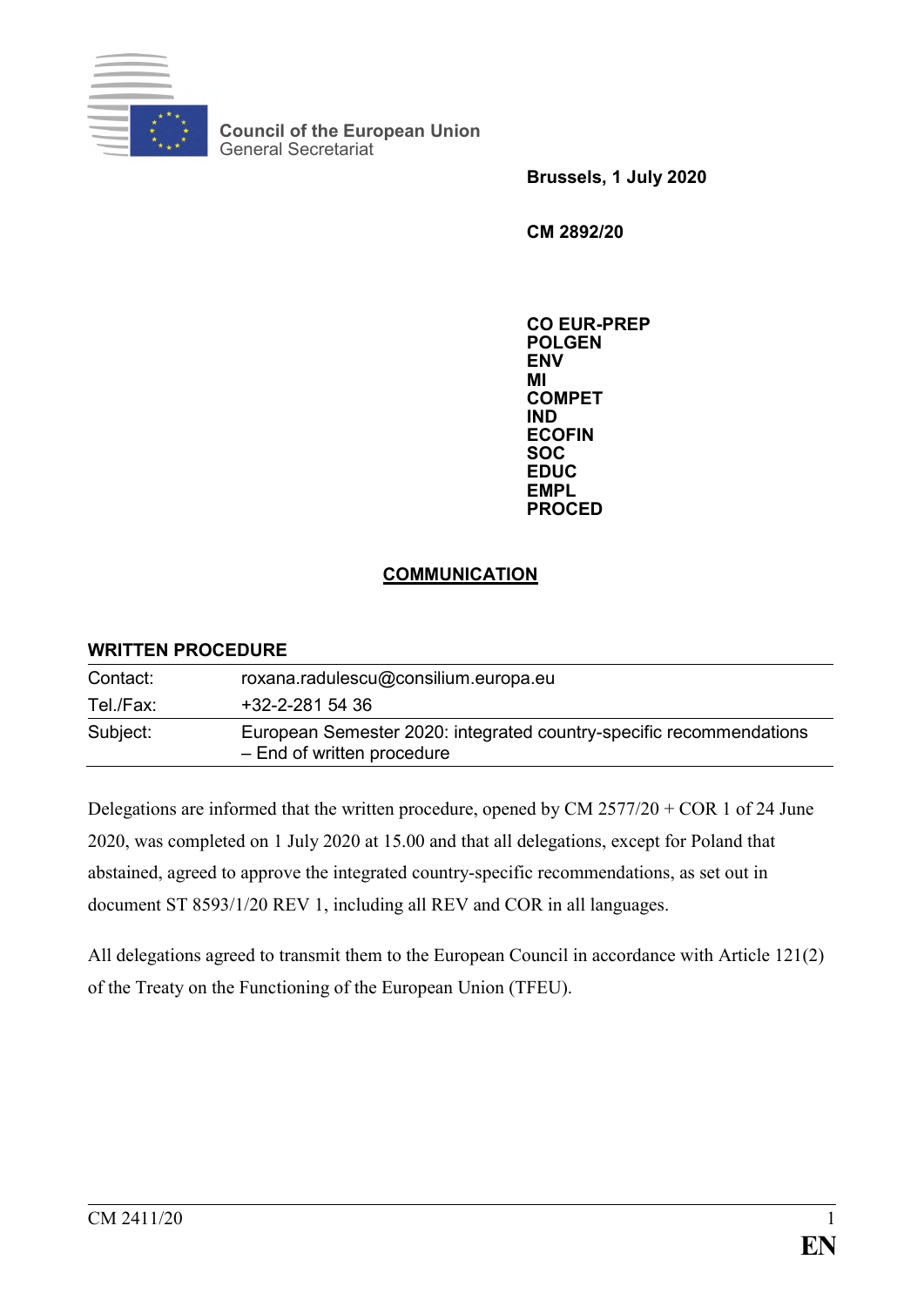Therefore, the above-mentioned acts are approved by the Council and transmitted to the European Council.

The statement by Poland is reproduced in the Annex to this document.

The above-mentioned statement will be included in the summary of acts adopted by the written procedure as a statement to be entered in the Council minutes, in accordance with the third subparagraph of Article 12(1) of the Council's Rules of Procedure.

CM 2411/20 2